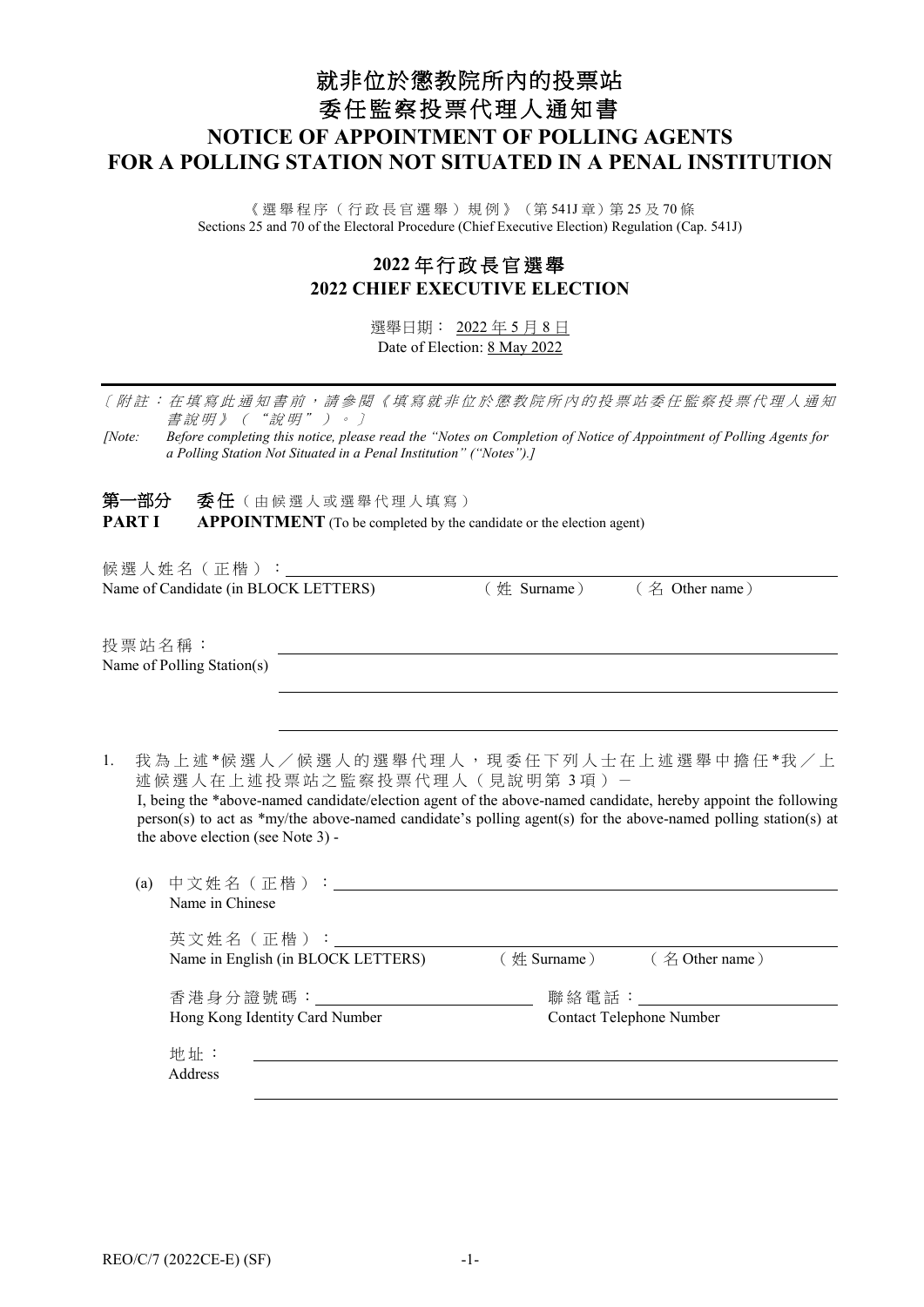|                                    | Name in English (in BLOCK LETTERS) (姓 Surname) (名 Other name) |                                           |
|------------------------------------|---------------------------------------------------------------|-------------------------------------------|
| 香港身分證號碼: _________________________ |                                                               | 聯絡電話: ___________                         |
| Hong Kong Identity Card Number     | Contact Telephone Number                                      |                                           |
| 地址:                                |                                                               |                                           |
| Address                            |                                                               |                                           |
|                                    |                                                               |                                           |
|                                    |                                                               |                                           |
| (c)<br>Name in Chinese             |                                                               |                                           |
|                                    |                                                               |                                           |
|                                    |                                                               |                                           |
| 英文姓名 (正楷) : _________              |                                                               |                                           |
| Name in English (in BLOCK LETTERS) |                                                               | $(\n# \text{ Sumame})$ $(\n4$ Other name) |
|                                    |                                                               |                                           |
| Hong Kong Identity Card Number     |                                                               | Contact Telephone Number                  |
| 地址:                                |                                                               |                                           |

2. 我 明 白 \*我 / 候選人的監察投票代理人可以代表 \*我 / 候選人進行一切 \*我 / 候 選 人為與投 票 的 進行相關 的 事宜所作的合法行動,包括在 上 述 投票站觀察整個投票過程進行的情 況,並將觀察所得的結果記錄下來,但他們不得做任何違法或足以干擾投票進行的事 情 。

I understand that \*my/the candidate's polling agent(s) may do all the things on \*my/the candidate's behalf that \*I/the candidate can lawfully do for any purpose connected with the conduct of the poll, including observing all proceedings inside the above polling station(s) and recording their observations. Nevertheless, they shall not do anything which is contrary to law or may interfere with the conduct of the poll.

- 3. 我 亦明白可於投票日前將由 候選人或其選舉代理人 簽署的書面通知 書 藉 專人送遞、郵 遞、電子郵件或圖文傳真方式交付予總選舉事務主任,或於投票當日親自送交付予監 察投票代理人所負責的投票站的投票站主任,以撤銷此等監察投票代理人的委任。 I also understand that these appointments of polling agent(s) may be revoked by the candidate or his/her election agent before the polling day by delivering by hand, by post, by electronic mail or by facsimile transmission to the Chief Electoral Officer, or on the polling day by delivering in person to the Presiding Officer of the polling station for which the polling agents are appointed, a notice in writing and signed by the candidate or his/her election agent to that effect.
- 4. 此項委任是為在第 1 頁所述日期進行的投票 和 (如適用的話)於遭押後的該次投票或該 次投票的首三輪以後的各輪投票而作出。

This appointment is made for the purpose of the poll to be conducted on the date stated on page 1 and (where applicable) the postponed or adjourned poll and each of the fourth and subsequent rounds of voting in the poll.

| *候選人/選舉代理人簽署:________________<br>Signature of *Candidate/Election Agent   |                 |                      |
|---------------------------------------------------------------------------|-----------------|----------------------|
| *候選人/選舉代理人姓名(正楷):<br>Name of *Candidate/Election Agent (in BLOCK LETTERS) | $(\n#$ Surname) | $($ $\&$ Other name) |
| 香港身分證號碼:_______________________<br>Hong Kong Identity Card Number         |                 |                      |
| Date                                                                      |                 |                      |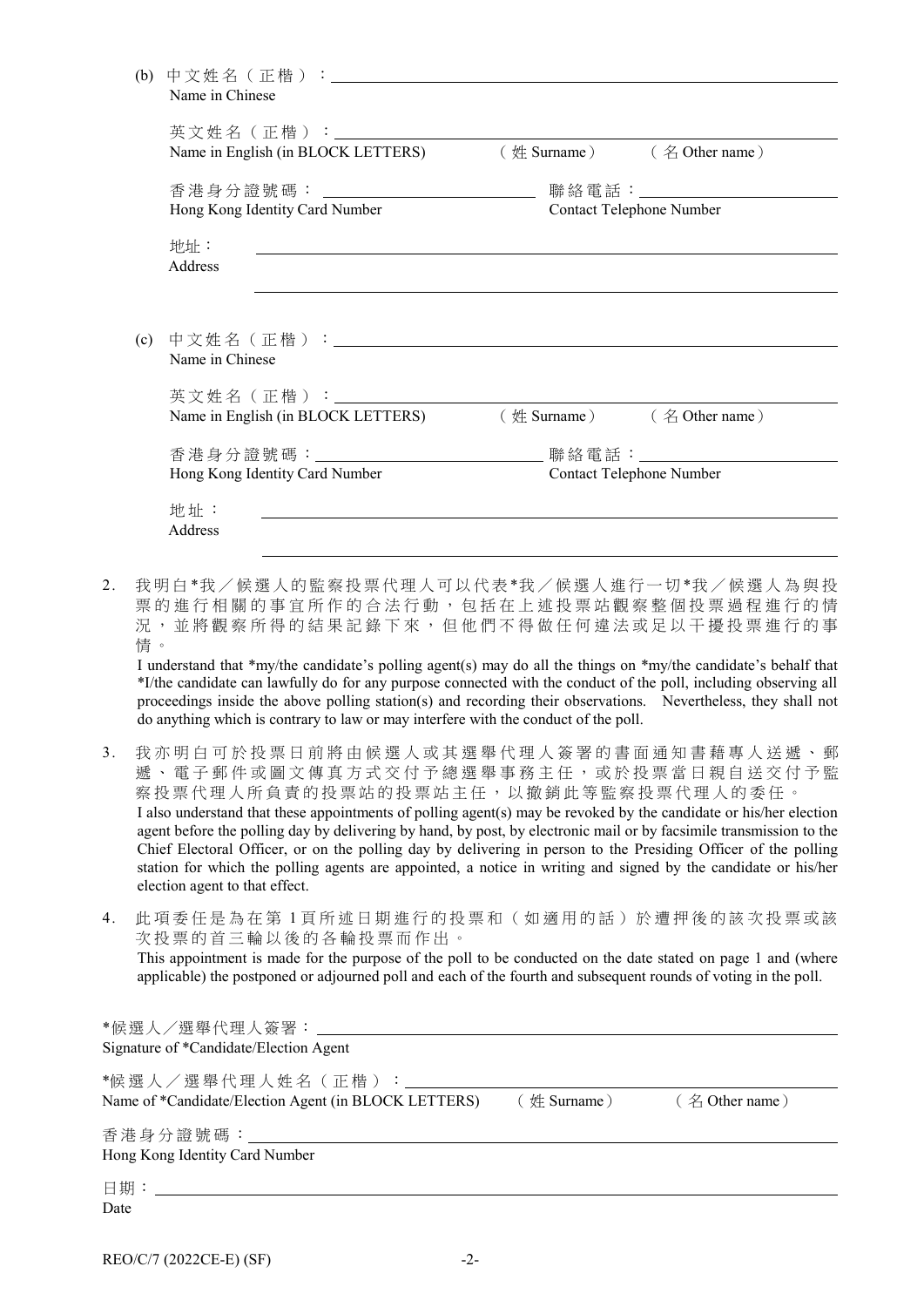### 第二部分 監察投票代理人接受委任及理解聲明(由監察投票代理人填寫) **PART II POLLING AGENTS' DECLARATION OF ACCEPTANCE OF APPOINTMENT** AND UNDERSTANDING (To be completed by polling agent(s))

- 5. \*我 / 我們各人的個人資料已列於上述第 1 段, \*我現接受 / 我們現分別接受此通知書 第一部分所述之委任。 \*I/Each of us, whose particulars are shown in paragraph 1 above, hereby accept(s) the appointment as stated in PART I of this notice.
- 6. \*我 / 我們每人均明白, \*我 / 我們須預先作出保密聲明, 並於投票日向上述投票站的 投票站主任報到時出示該保密聲明及\*我/我們的香港身分證。 \*I/Each of us understand(s) that \*I/we must make a Declaration of Secrecy in advance and produce such Declaration of Secrecy and \*my/our Hong Kong Identity Card(s) when reporting to the Presiding Officer of the above polling station(s) on the polling day.
- 7. \*我 / 我們每人均明白, 在投票日於投票站內, \*我 / 我們不得 -

\*I/Each of us understand(s) that on the polling day inside the polling station, \*I/we must **not**-

- (a) 從事拉票活動, 或與任何選民談話或通信息, 或干擾,或試圖影響他們; engage in canvassing for votes, or speak to or communicate with or interfere with or attempt to influence any elector;
- (b) 使用流動電話、傳呼機或任何 其 他 通 訊 器 材 與任何其他人 通訊; use a mobile telephone, paging machine or any other communication device to communicate with any other person;
- (c) 在未經 明示准 許 下 拍影片、拍照、錄音或錄影 ;

film, take photograph or make any audio or video recording without express permission;

- (d) 如 無合理辯解, 展示任何關於行政長官選舉或任何候選人的宣傳物 料 ; 或 without reasonable excuse, display any propaganda material relating to any candidate or the election of the Chief Executive; or
- (e) 索問或查閱選民的身分證明文件 。 seek to check or inspect any elector's identity document.
- 8. \*我/我們每人均明白, \*我/我們不得-

\*I/Each of us further understand(s) that \*I/we must **not** –

(a) 向他人透露某選民是否已申領選票或已投票;

divulge to any person whether an elector has or has not applied for a ballot paper or voted;

- (b) 向他人透露某受羈押選民的身 分 ; divulge to any other person the identity of an elector in custody;
- (c) 在某選民填劃選票時干擾他 / 她 ; interfere with an elector when he/she is marking the ballot paper;
- (d) 干擾或企圖干擾任何投票箱、 未發出的 選 票 、未用的選票、損壞的選票、重複的選 票、經填劃的選票、正式委員登記冊的印刷本或投票站人員擬備與選舉相關的報 表 ;

interfere with or attempt to interfere with any ballot boxes, unissued ballot papers, unused ballot papers, spoilt ballot papers, tendered ballot papers, marked ballot papers, any copy of the final register in printed form, or election related statements prepared by the polling staff;

- (e) 在未經選 舉 管 理委員 會或選舉主任准許的情況下,以任何方法或企圖以任何方法在 投票站、禁止拉票區或禁止逗留區內取得的
	- (i) ( 如 屬 有 競 逐 選 舉 ) 關 於 任 何 選 民 將 會 投 票 予 哪 名 候 選 人 或 已 投 票 予 哪 名 候 選人的任何資料;或
	- (ii) (如屬無 競逐選舉)關於任何選民將會作出的或已作出的是否支持候選人的 選擇的任何資料;

without the permission of the Electoral Affairs Commission or the Returning Officer, obtain or attempt to obtain in any manner within a polling station, a no canvassing zone or a no staying zone information as to –

(i) in the case of a contested election, the candidate for whom an elector is about to vote or has voted; or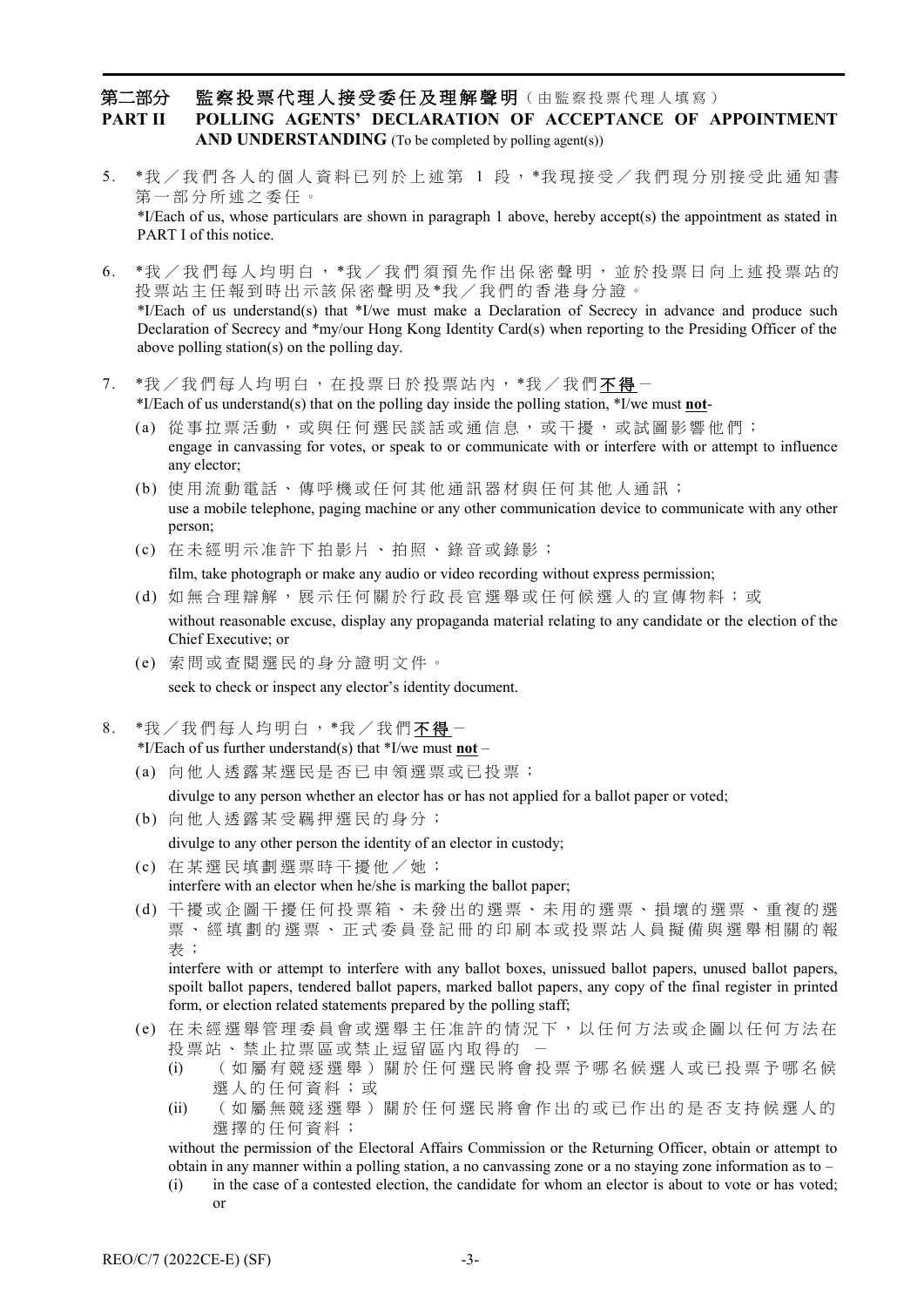- (ii) in the case of an uncontested election, the choice as to whether to support the candidate which an elector is about to make or has made;
- (f) 向另一人傳達在投票站內取得的
	- (i) (如屬有競逐選舉)關於任何選民將會投票予哪名候選人或已投票予哪名候選 人的任何資料;或
	- (ii) (如屬無競逐選舉)關於任何選民將會作出的或已作出的是否支持候選人的選 擇的任何資料;或
	- communicate to another person any information obtained in a polling station as to –
	- (i) in the case of a contested election, the candidate for whom an elector is about to vote or has voted; or
	- (ii) in the case of an uncontested election, the choice as to whether to support the candidate which an elector is about to make or has made; or
- (g) 直接或間接誘使任何選民展示他/她填劃的選票, 以致任何人得知
	- (i) (如屬有競逐選舉)關於任何選民已投票予哪名候選人的任何資料;或
	- (ii) (如屬無競逐選舉)關於任何選民已作出的是否支持候選人的選擇的任何資 料 。

directly or indirectly induce an elector to display a ballot paper marked by the elector so as to make known to any person any information as to –

- (i) in the case of a contested election, the candidate for whom the elector has voted; or
- (ii) in the case of an uncontested election, the choice as to whether to support the candidate which the elector has made.
- 9. \*我 / 我們每人亦明白,倘若 \*我 / 我們在投票站內或其鄰近範圍內或在禁止拉票區 / 禁止逗留區內行為不檢或行為不當,或不遵從選舉主任或投票站主任的任何合法命 令 , 或 對任何在該區內並在往投票途中的人造成妨礙 , 或 干擾投票或對在投票站內的 人造成騷擾或不便,或在其他方面行為不當,即屬違法,可被判罰款及監禁,並可能 會被選舉主任或投票站主任命令立即離開該地方。倘若\*我/我們沒有離開,可能會被 警務人員、任何執法機關人員或任何獲選舉主任或投票站主任(視何者適用而定)以 書面授權的人員逐離該地方。如\*我/我們各人被逐離後,除非得到選舉主任或投票站 主任的明示准許, 否則\*我/我們在投票日不得再次進入有關地方。

\*I/Each of us also understand(s) that if \*I/we misconduct \*myself/ourselves or behave in a disorderly manner at or in the vicinity of the polling station or within the no canvassing zone/no staying zone or fail to obey any lawful order of the Returning Officer or the Presiding Officer, or cause an obstruction to any person who is in the zone and on his/her way to vote, or disrupt the poll or disturb or cause inconvenience to any person in a polling station, or otherwise misconduct \*myself/ourselves, \*I/we shall commit an offence punishable with a fine and imprisonment and may be ordered by the Returning Officer or the Presiding Officer to leave the area immediately. \*My/Our failure to leave such area may result in \*my/our being removed by a police officer, an officer of any law enforcement agency or any person authorized in writing by the Returning Officer or the Presiding Officer, as may be appropriate. If \*I am/we are so removed, \*I/we may not re-enter the relevant area on the polling day except with the express permission of the Returning Officer or the Presiding Officer.

| (a) | 監察投票代理人簽署:                               |                                                         |  |
|-----|------------------------------------------|---------------------------------------------------------|--|
|     | Signature of Polling Agent               |                                                         |  |
|     |                                          |                                                         |  |
|     |                                          |                                                         |  |
|     | 監察投票代理人姓名 (正楷):                          |                                                         |  |
|     | Name of Polling Agent (in BLOCK LETTERS) | $(\frac{1}{2}$ Surname $)$ ( $\frac{2}{3}$ Other name ) |  |
|     |                                          |                                                         |  |
|     |                                          |                                                         |  |
|     | 日期:                                      |                                                         |  |
|     | Date                                     |                                                         |  |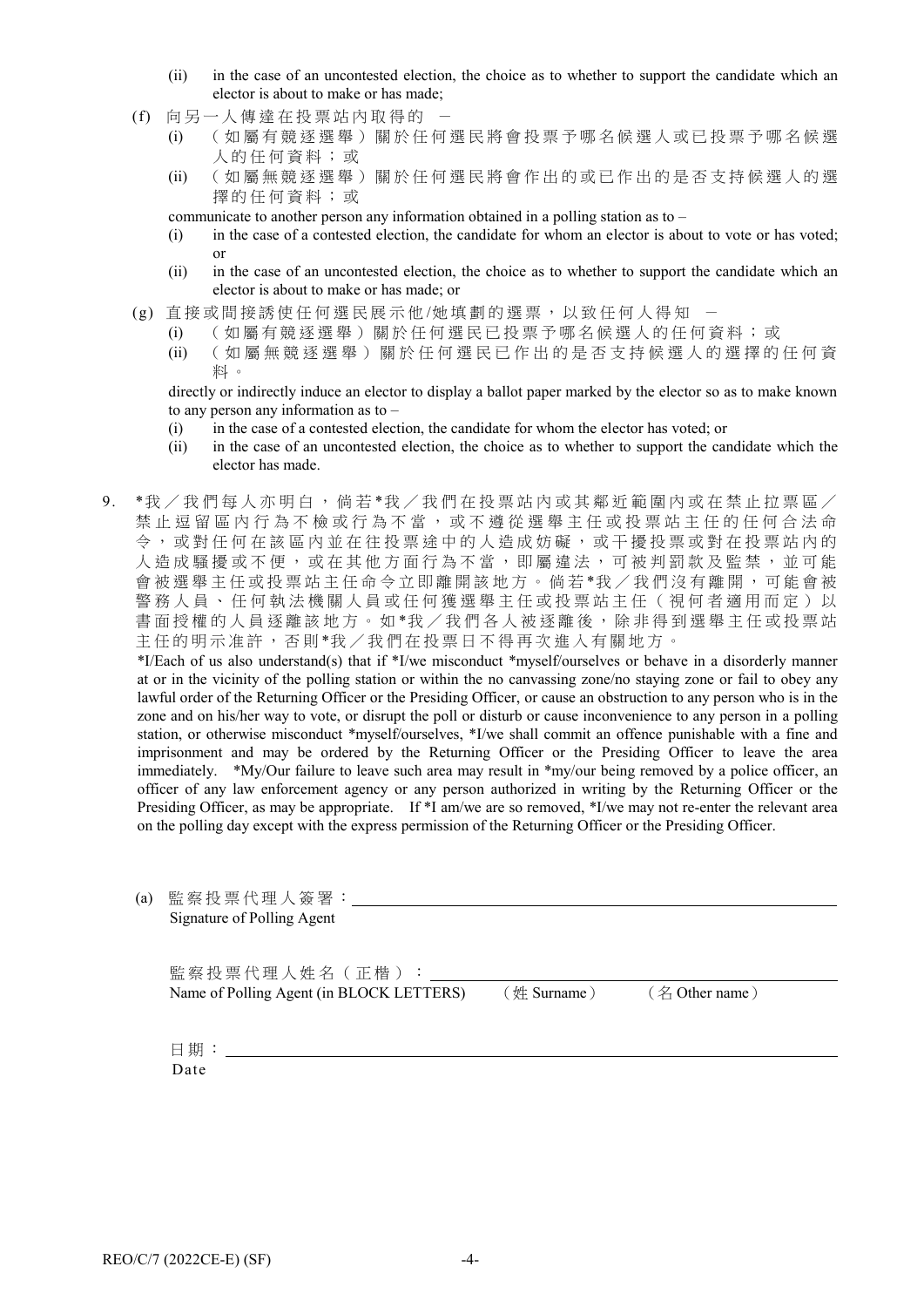| (b) | 監察投票代理人簽署: _______________________<br>Signature of Polling Agent                                                      |                                                           |  |
|-----|-----------------------------------------------------------------------------------------------------------------------|-----------------------------------------------------------|--|
|     | 監察投票代理人姓名(正楷):________<br>Name of Polling Agent (in BLOCK LETTERS) ( $\text{\#}$ Surname ) ( $\text{\#}$ Other name ) |                                                           |  |
|     | Date                                                                                                                  |                                                           |  |
|     | Signature of Polling Agent                                                                                            |                                                           |  |
|     | 監察投票代理人姓名(正楷):_______<br>Name of Polling Agent (in BLOCK LETTERS)                                                     | $(\frac{\text{#}Surname}{})$ $(\frac{\text{#}Surname}{})$ |  |
|     | Date                                                                                                                  |                                                           |  |

\* 請刪去不適用者。 Please delete whichever is inapplicable.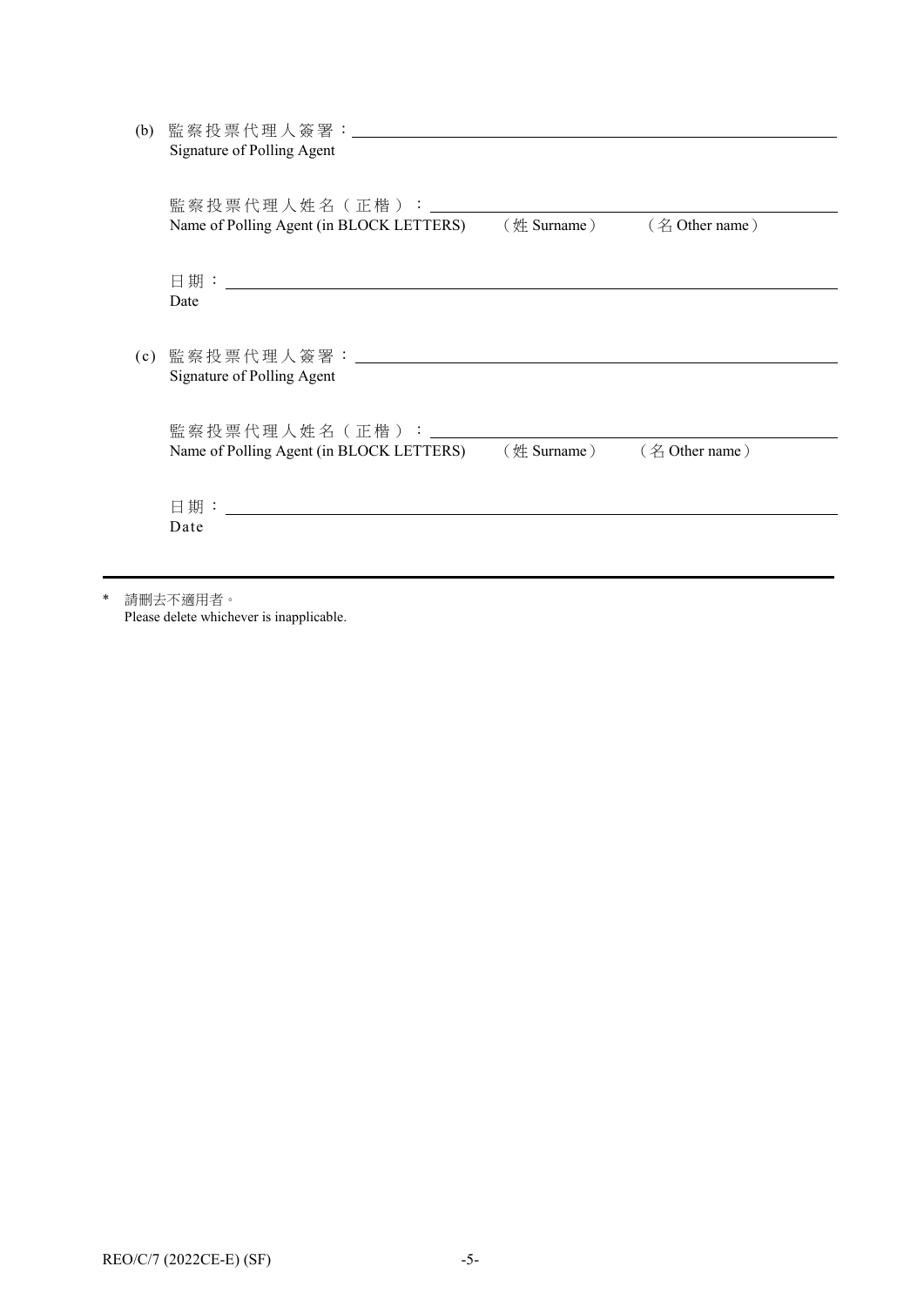# 填寫就非位於懲教院所內的投票站 委任監察投票代理人通知書說明 **Notes on Completion of Notice of Appointment of Polling Agents for a Polling Station Not Situated in a Penal Institution**

1. 此通知 書 內提及的 選 舉 是指根據《行政長官選舉條例》 ( 第 569 章 ) 第 23 或 24 條進行 的投票。就有競逐的選舉而言,選舉日期是指首三輪投票的日期。根據《選舉程序(行 政長官選舉)規例》(第 541J 章)第 17(3)條,在有競逐的選舉中,如須進行第四輪或 其後任何一輪投票,便會於翌日進行,如有需要,則須日復一日地進行,直至有候選人 當選為止。此通知書適用於任何一輪投票。

The election referred to in this notice is for a poll conducted under section 23 or 24 of the Chief Executive Election Ordinance (Cap. 569). For a contested election, the date of election is for the first three rounds of voting. In accordance with section 17(3) of the Electoral Procedure (Chief Executive Election) Regulation (Cap. 541J), if in a contested election the voting has to proceed to the fourth or any subsequent round, it will be held on the following day and, if necessary, day after day thereafter until a candidate is returned. This notice is applicable to any round of voting.

- 2. 除非候選人以指明表格明文另作示明,有關代理人須當作是為在預定日期進行的投票 和 (如適用的話) 於 遭 押後的該次投票或該次投票的首三輪以後的 各輪投票而委任。 The relevant agent is to be regarded as being appointed for the poll to be conducted on the scheduled date and (where applicable) the postponed or adjourned poll and the fourth and subsequent rounds of voting in the poll, unless the candidate expressly indicates otherwise in the specified form.
- 3. 候選人或其選舉代理人可 委任不 多 於 **3** 人為該候選人在主投票站的監察投票代理人 ; 及 1 人為該候選人在每個非位於高度設防監獄内的專用投票站的監察投票代理人。凡年滿 18 歲的香港身分證持有人均可被委任為監察投票代理人。候選人可委任同一人為多於一 個投票站的監察投票代理人,但須在第一部分填寫有關的投票站名稱。如果某人被委任 為所有非位於懲教院所內的投票站的監察投票代理人,請在第一部分的「投票站名稱」 填寫「所有」。候選人或其選舉代理人不應委任任何選舉主任、助理選舉主任、或任何 已受總選舉事務主任委任協助進行投票或點票的人士為其監察投票代理人。

Candidate or his/her election agent may **appoint not more than 3 persons as the candidate's polling agents for the main polling station; and 1 person as the candidate's polling agent for each dedicated polling station not situated in a maximum security prison**. Any person who is a holder of a Hong Kong Identity Card and has attained the age of 18 years may be appointed as a polling agent. Candidate may appoint the same person as a polling agent for more than one polling station but the name of the relevant polling stations should be put in PART I. If a person is appointed as a polling agent for all the polling stations not situated in a penal institution, please put "ALL" in "Name of Polling Stations" of PART I. A candidate or his/her election agent should not appoint the Returning Officer, Assistant Returning Officer, or any person already appointed by the Chief Electoral Officer to assist at the poll or the count as his/her polling agent.

4. 此 通 知 書 的 第一部分 應由候選人或 其 選舉代理人填 寫 及簽署。第二部分應由 各 個 監察投 票代理人填 寫 及簽署。 PART I of this notice should be completed and signed by the candidate or his/her election agent. PART II

should be completed and signed by each of the polling agents.

5. 填妥的監察投票代理人的委任通知書,須於投票日前的第7天或之前(即 2022年 5月 1 日或之前) 藉專人送遞、郵遞、電子郵件或圖文傳真方式交付予總選舉事務主任,或於 投票日,由候選人或其選舉代理人親自向監察投票代理人所負責的投票站的投票站主任 遞交。逾期遞交的通知書將不予接納。監察投票代理人的委任,在總選舉事務主任或投 票站主任(視何者適用而定)接獲委任通知 書 後始生效 。

The duly completed notice of appointment of polling agents must be delivered to the Chief Electoral Officer by hand, by post, by electronic mail or by facsimile transmission at least 7 days before the polling day (i.e. on or before 1 May 2022), or be delivered by the candidate or his/her election agent in person to the Presiding Officer of the polling station for which the polling agents are appointed on the polling day. Late submissions will not be accepted. The appointment of polling agents will not be effective until notice of appointment is received by the Chief Electoral Officer or the Presiding Officer, as may be appropriate.